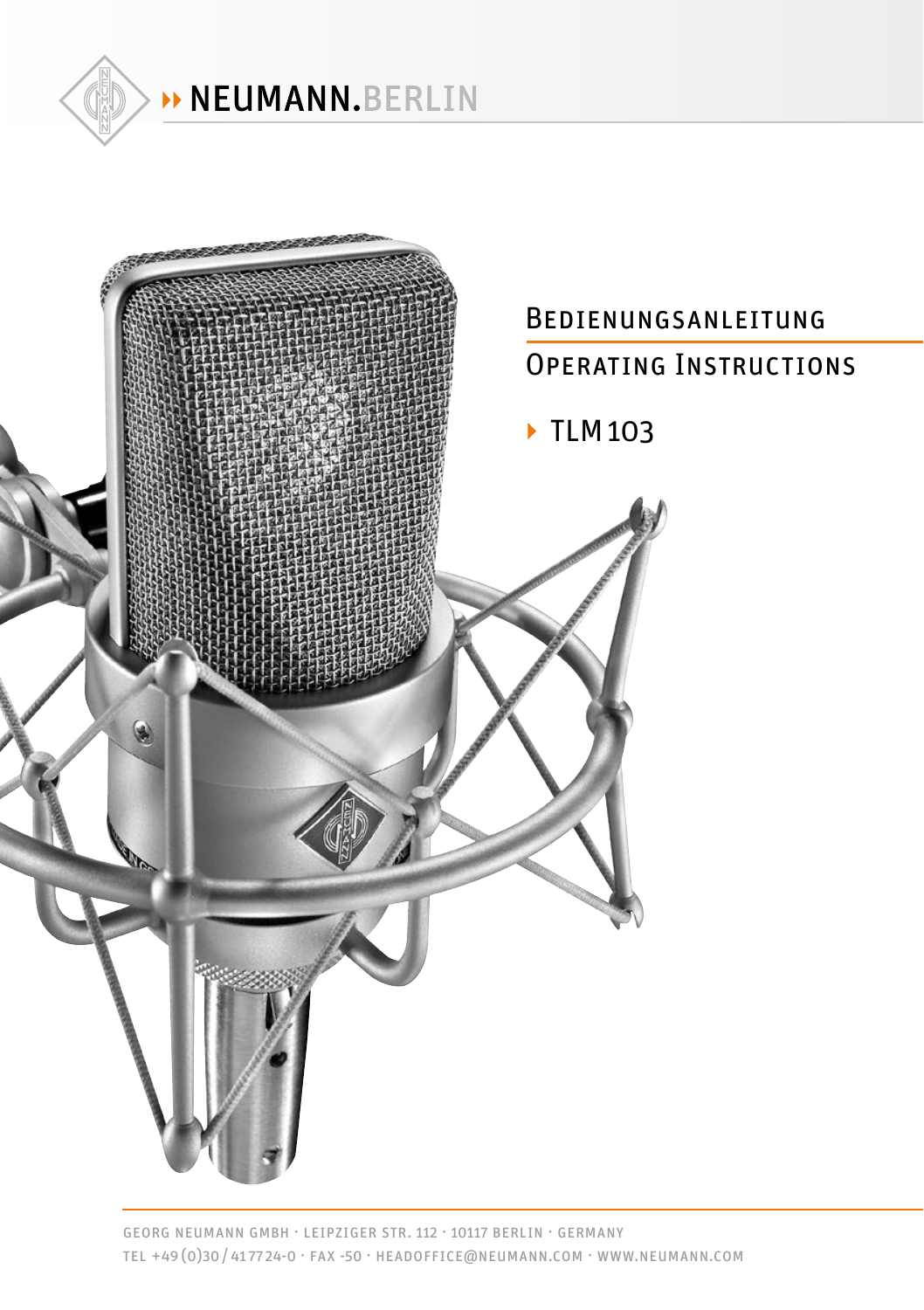

# Inhaltsverzeichnis

- 1. Kurzbeschreibung
- 2. Das Kondensatormikrofon TLM 103
- 2.1 Ausführungsformen und Beschaltung des Ausganges
- 2.2 Mikrofonkabel
- 3. Stromversorgung
- 3.1 Phantomspeisung
- 3.2 Betrieb mit Netzgeräten
- 3.3 Batteriespeisung
- 3.4 Betrieb an unsymmetrischen oder mittengeerdeten Eingängen
- 4. Technische Daten
- 5. Einige Hinweise zur Pflege von Mikrofonen
- 6. Frequenzgang und Polardiagramm
- 7. Zubehör

# 1. Kurzbeschreibung

Das Kondensatormikrofon TLM 103 ist ein Studiomikrofon mit der Richtcharakteristik Niere.

Es zeichnet sich aus durch extrem niedriges Eigengeräusch und höchste Aussteuerbarkeit, transformatorlose Schaltungstechnik, besonders saubere, freie und verfärbungsfreie Klangübertragung.

Das Mikrofon hat einen symmetrischen, übertragerlosen Ausgang. Der 3-polige XLR-Steckverbinder hat folgende Belegung:

- Pin1: 0V/Masse
- Pin2: Modulation (+Phase)
- Pin3: Modulation (–Phase)

Feldübertragungsfaktor 23 mV/Pa = –32,5 dB re. 1V/Pa. Das Mikrofon wird mit 48 V, 3 mA phantomgespeist (IEC 61938).

Das TLM 103 wird von der Vorderseite besprochen, die durch das Neumann-Logo gekennzeichnet ist.

# 2. Das Kondensatormikrofon TLM 103

Das Kondensatormikrofon TLM 103 ist ein Studiomikrofon der Serie fet 100 mit der Richtcharakteristik Niere.

# Table of Contents

- 1. A Short Description
- 2. The TLM 103 Condenser Microphone
- 2.1 Microphone Versions and Output Wiring
- 2.2 Microphone Cables
- 3. Power Supply
- 3.1 Phantom Powering
- 3.2 ac Supply Operation
- 3.3 Battery Powering
- 3.4 Operation with Unbalanced or Center Tap Grounded Inputs
- 4. Technical Specifications
- 5. Some Remarks on Maintenance
- 6. Frequency Response and Polar Pattern
- 7. Accessories

# 1. A Short Description

The TLM 103 is a studio condenser microphone with cardioid polar pattern.

Its most important features are extraordinarily low self noise level combined with highest output capability, transformerless circuit, extraordinarily true sound transduction, free of coloration.

The microphone has a balanced, transformerless output. The 3-pin XLR connector has the following pin assignments:

- Pin1: 0V/ground
- Pin2: Modulation (+phase)
- Pin3: Modulation (–phase)

The output sensitivity is 23mV/Pa = –32.5dB re. 1V/Pa. The microphone is phantom powered from 48V, 3mA (IEC 61938).

The TLM 103 is addressed from the front, marked with the Neumann logo.

### 2. The TLM 103 Condenser Microphone

The TLM 103 condenser microphone is a studio microphone of the fet 100 series with a cardioid polar pattern.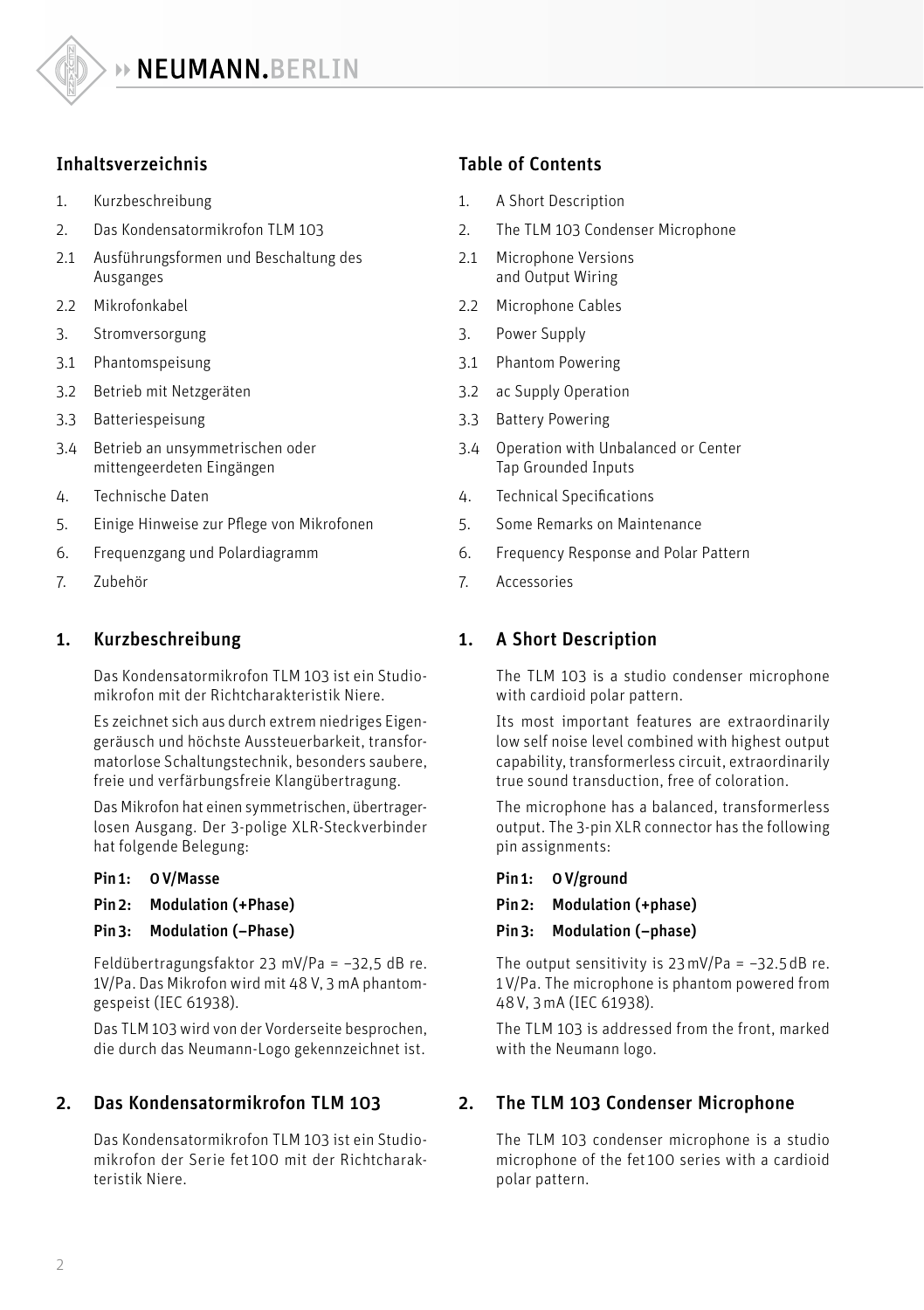Die Buchstaben TLM stehen für Transformatorloses Mikrofon.

Der zur Leistungsanpassung der Mikrofonausgangsspannung an die Betriebsspannung üblicherweise verwendete Übertrager ist im TLM 103 durch eine elektronische Schaltung ersetzt, die – wie ein Übertrager – für eine gute Unsymmetriedämpfung sorgt. Daher werden Störsignale, die auf die symmetrische Modulationsleitung einwirken, wie gewohnt unterdrückt.

Die Eigenstörspannung des TLM 103 konnte gegenüber vergleichbaren Mikrofontypen stark gesenkt werden, wobei das Mikrofon Schalldruckpegel von 138dB unverzerrt überträgt und einen Dynamikumfang von 131dB zur Verfügung stellt (A-bewertet).

Das TLM103 wird von der Vorderseite besprochen, die durch das Neumann-Logo gekennzeichnet ist.

Die im Drahtgeflechtkorb des Mikrofons befindliche Großmembrankapsel K 103 besitzt einen bis ca. 5 kHz ebenen Frequenzgang und im darüberliegenden Frequenzbereich eine breite, flache Präsenzanhebung von 4 dB. Die Kapsel basiert auf der des MikrofonsU87, indem deren Elektrode und Membran Verwendung finden.

Da zum Erreichen der genannten Mikrofoneigenschaften keine Resonanzwirkungen genutzt werden, ist das Impulsverhalten des Mikrofons ausgezeichnet, und es vermag alle Ausgleichsvorgänge in Musik und Sprache unverfälscht zu übertragen.

Die Kapsel ist zum Schutz gegen Körperschallübertragung elastisch gelagert.

Da der Verstärker des TLM 103 bis unter 20Hz linear verläuft, können auch extrem niederfrequente Signale unverfälscht übertragen werden.

Andererseits ist das Mikrofon dadurch empfindlicher für tieffrequente Störungen wie Körperschall oder Pop- und Windgeräusche. Daher empfiehlt sich eventuell die Verwendung der elastischen Aufhängung EA 1 (mt), des Popschirms PS15 oder PS20a oder des Windschutzes WS87.

#### 2.1 Ausführungsformen und Beschaltung des Ausganges

TLM 103 ..............ni ........... Best.-Nr. 008430 Das Mikrofon TLM 103 besitzt eine nickelmatte Oberfläche und ist mit einem 3-poligen XLR- The letters TLM stand for Transformerless Microphone.

The transformer which used to couple a microphone's output to the supply voltage, was replaced in the TLM 103 by an electronic circuit which, like a transformer, maintains the excellent common mode rejection (CMR). Interference induced in the balanced modulation line is therefore suppressed as usual.

The self-noise level of the TLM 103 is much lower than that of comparable microphone models while its overload capability extends to 138dB SPL, providing a dynamic range of 131dB (A-weighted).

The TLM103 is addressed from the front, marked with the Neumann logo.

Its grille houses the large diaphragm K103 capsule. It has a linear frequency response up to some 5 kHz with a wide flat presence boost of 4dB at the top end. The capsule is based on that of the U87 microphone and uses their back electrode and diaphragm.

No resonance effects are used to obtain the characteristics mentioned above. As a consequence, the microphone features excellent transient behavior and transmits all transient phenomena of music or voice without distortion.

In order to protect the capsule from mechanical shock transmission it is elastically suspended.

As the TLM 103's amplifier is linear also below 20Hz, extremely low frequency signals can be transmitted without distortion as well.

On the other hand the microphone is therefore more sensitive to low-frequency noises like structure-borne or wind and pop disturbances. For specific applications it is therefore recommended to use protective accessories as the EA1 (mt) elastic suspension, the PS15 or PS20a pop screens or the WS87 windscreen.

#### 2.1 Microphone Versions and Output Wiring

TLM 103...............ni ............ Cat. No. 008430 The TLM 103 microphone has a matt satin finish and is equipped with a 3-pole XLR connector. The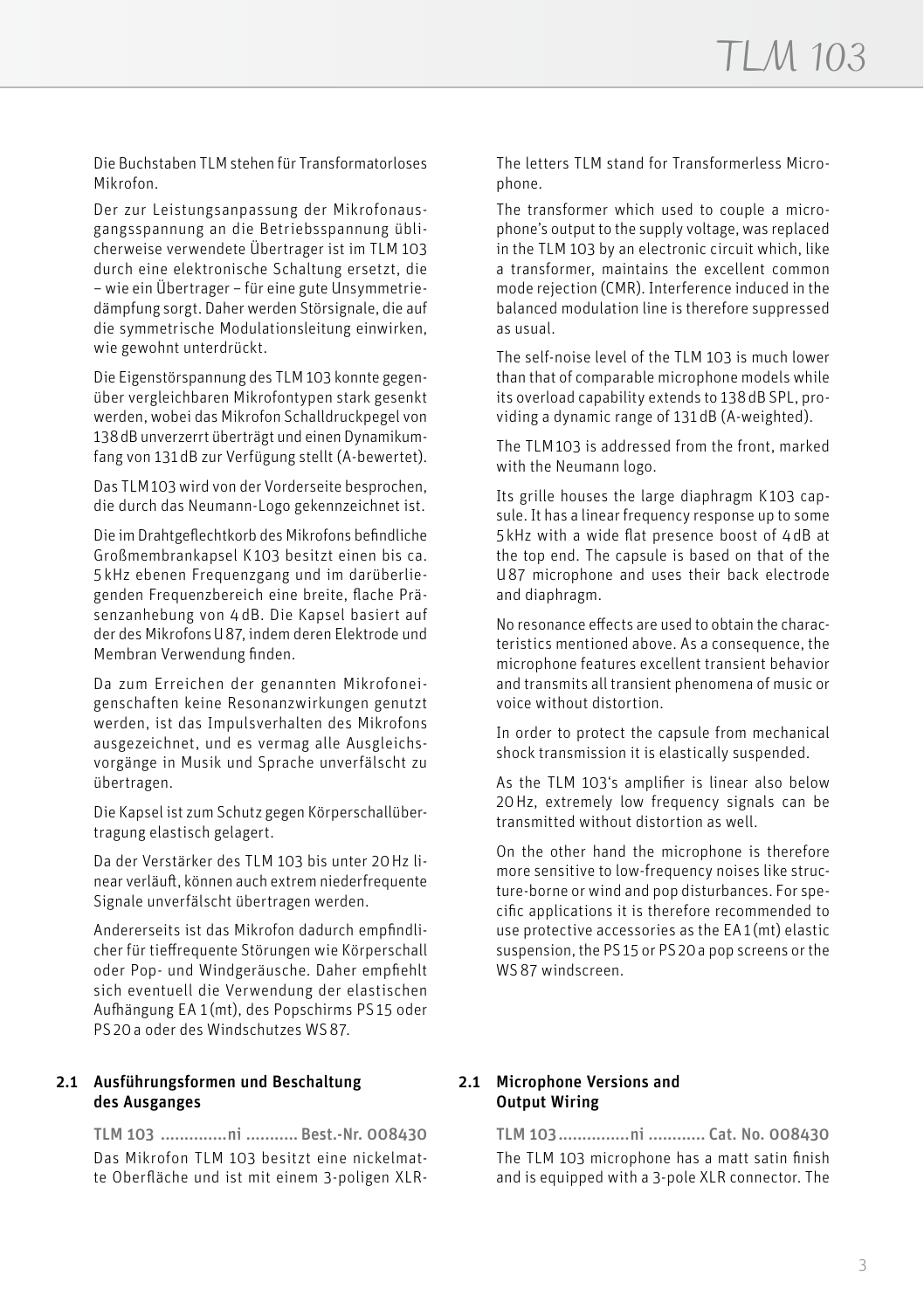

Steckverbinder ausgerüstet. Die Zuordnung der Mikrofonanschlüsse entspricht DIN EN 60268-12 bzw. IEC 60268-12:

Die Modulationsadern liegen an Pin 2 und 3, die Abschirmung an Pin1. Bei einem Schalldruckanstieg vor der Mikrofonmembran tritt an Pin 2 eine positive Spannung auf.

Das Mikrofon wird in einem Holzetui zusammen mit dem Stativgelenk SG2 geliefert.

TLM 103 mt .........sw ...........Best.-Nr. 008431 Wie oben, jedoch schwarzmatte Oberfläche.

### 2.2 Mikrofonkabel

Die akustischen Eigenschaften der Mikrofone werden auch durch sehr lange (Neumann-) Kabel nicht beeinflusst. Erst bei Kabellängen deutlich über 300m macht sich ein Abfall im oberen Frequenzbereich bemerkbar.

Neumann bietet ein vielfältiges Kabelsortiment an, von dem hier ein Ausschnitt erwähnt wird. Andere als die genannten Kabellängen sowie Kabelmaterial ohne Armaturen sind auf Wunsch lieferbar.

Für das Mikrofon TLM103 stehen folgende Kabel zur Verfügung:

IC3 mt ................sw ...........Best.-Nr. 006543 Mikrofonkabel mit Doppeldrallumspinnung als Abschirmung. Ø 5mm, Länge 10 m. XLR 3 Steckverbinder, schwarzmatt.

IC4(10m)............ni ............Best.-Nr. 006547 IC4mt (10m).......sw ...........Best.-Nr. 006557 Kabel mit dreh- und schwenkbarem Stativgelenk für Mikrofone mit Gewindeanschluss, mit Doppeldrallumspinnung als Abschirmung. Der Gewindeanschluss hat 5/8"-27-Gang, mit Adapter für 1/2"- und 3/8"-Stative. Ø5mm, Länge 10m. XLR3-Verbinder.

AC22 (0,3m)....................... Best.-Nr. 006598 Adapterkabel mit XLR 5 F-Buchse und 3,5 mm Stereoklinkenstecker, unsymmetrisch, für den Anschluss des XLR 5-Ausganges des Speisegerätes BS 48 i-2 oder der Matrixbox MTX 191 A an Geräte mit 3,5mm Stereoklinkenbuchse. Für alle Mikrofone außer der Ausgangsstufe KM100 und des GFM132.

AC25 (0,3m).......................Best.-Nr. 006600 Adapterkabel mit XLR 3 F-Buchse und 6,3 mm Monoklinkenstecker, unsymmetrisch, für den microphone is wired as per DIN EN 60268-12 or IEC 60268-12:

Modulation is connected to pins 2 and 3, the shield to pin 1. A sudden sound pressure rise in front of the diaphragm causes a positive voltage to appear at pin 2.

The microphone comes in a wooden case including the SG2 swivel mount.

TLM 103 mt .........blk............Cat. No. 008431 As above, but with matt black finish.

#### 2.2 Microphone Cables

The electroacoustic properties of the microphones are not affected even by very long (Neumann) cables. However, if cables are well over 300 m, a fall-off in the upper frequency range becomes apparent.

Neumann offers a wide range of cables. Only a selection is presented here. Other cable lengths or cable materials without connectors are available on request.

The following cables are available for the TLM103 microphone:

IC 3 mt ................blk............Cat. No. 006543 Microphone cable with double twist (double helix) braiding as shield. Ø5mm, length 10m. XLR3 connectors, matte black.

IC4 (10 m)...........ni .............Cat. No. 006547 IC4mt (10m) .......blk............Cat. No. 006557 Microphone cable with rotatable swivel mount for microphones with a thread, and double twist braiding as shield. It has a 5/8"-27 female thread, plus a thread adapter to connect to 1/2"- and 3/8" stands. Ø 5 mm, length 10 m. XLR3 connectors.

AC22 (0.3 m).........................Cat. No. 006598 Adapter cable with XLR 5 M connector and unbalanced 3.5mm stereo jack. It is used to connect the 5-pin XLR output of the BS48i-2 power supply or the MTX 191 A matrix amplifier to units with a 3.5mm stereo input. It is designed for all microphones of the fet 80/100 series and KM100 F, excluding the KM 100 and the GFM 132.

AC25 (0.3 m)........................Cat. No. 006600 Adapter cable with XLR3M connector and unbalanced 6.3mm mono jack. It is used to connect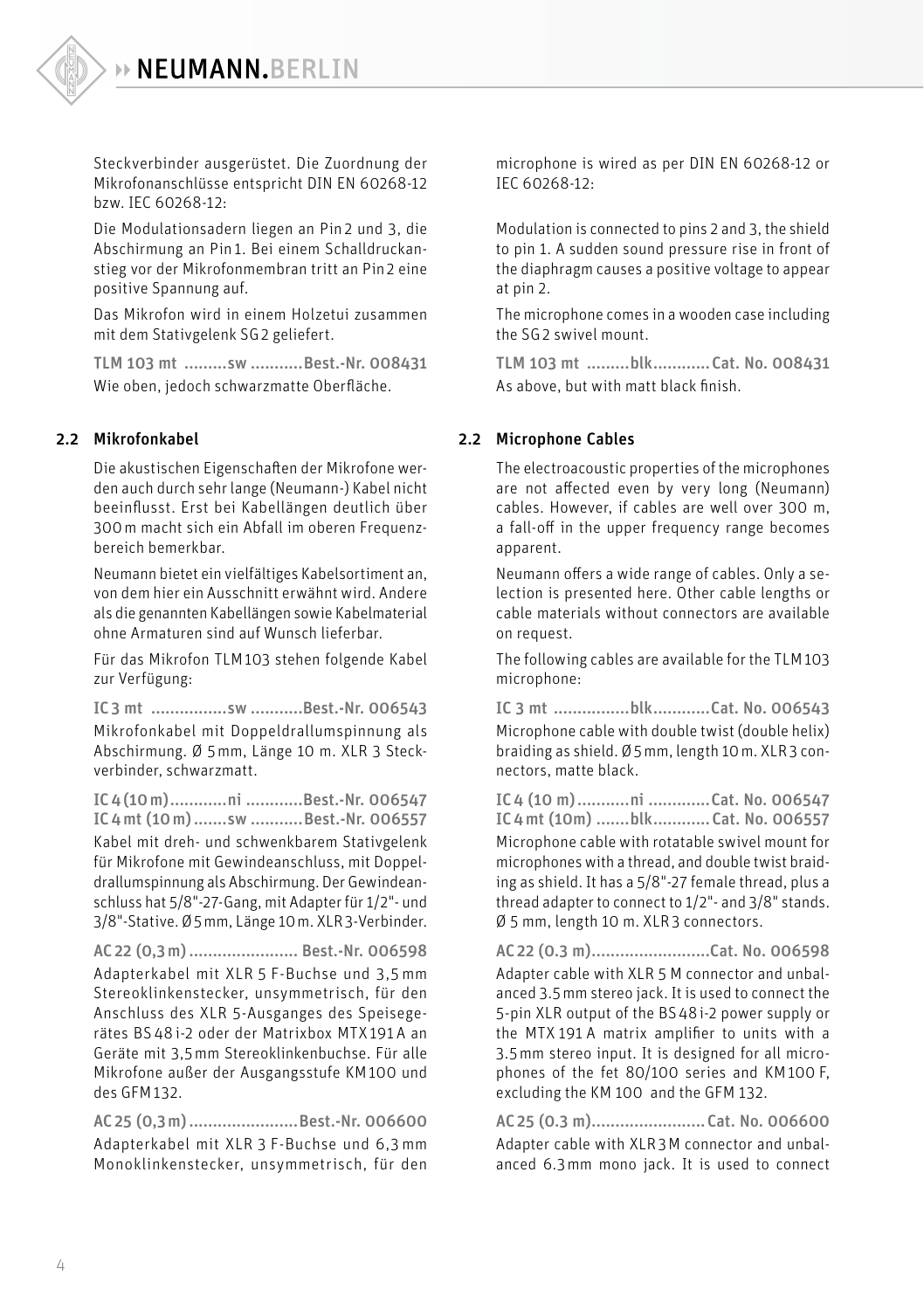Anschluss des 3-poligen XLR-Ausganges eines Speisegerätes an Geräte mit 6,3 mm Monoklinkenbuchse. Für alle Mikrofone mit Ausnahme der Ausgangsstufe KM100 und des GFM132.

AC27 (0,3m)....................... Best.-Nr. 006602 Y-Kabel mit einer XLR 5 F-Buchse und zwei 6,3mm Monoklinkensteckern, unsymmetrisch, für den Anschluss des XLR 5-Ausganges des Speisegerätes BS 48i-2 oder der Matrixbox MTX 191A an Geräte mit 6,3mm Monoklinkenbuchsen. Für alle Mikrofone mit Ausnahme von KM100 und GFM132.

### 3. Stromversorgung

#### 3.1 Phantomspeisung

Die Mikrofone der Serie fet 100 werden mit 48V phantomgespeist (P48, IEC1938).

Bei der Phantomspeisung fließt der Speisestrom vom positiven Pol der Spannungsquelle über die elektrische Mitte der beiden Modulationsadern zum Mikrofon. Er wird hierzu über zwei gleichgroße Widerstände beiden Tonadern gleichsinnig zugeführt. Die Rückleitung des Gleichstroms erfolgt über den Kabelschirm. Zwischen beiden Modulationsadern besteht also keine Potentialdifferenz. Daher ist mit der Phantomspeisung eine kompatible Anschlusstechnik möglich:

Auf die Anschlussdosen können wahlweise auch dynamische Mikrofone oder Bändchenmikrofone sowie die Modulationskabel röhrenbestückter Kondensatormikrofone geschaltet werden, ohne dass die Speisegleichspannung abgeschaltet werden muss.

Der Ausgang eines Neumann-Phantomspeisegerätes darf auch auf bereits anderweitig phantomgespeiste Mikrofoneingänge gesteckt werden.

#### 3.2 Betrieb mit Netzgeräten

Für die Stromversorgung sind alle P48-Netzgeräte geeignet, die mindestens 3mA je Kanal abgeben.

Das Neumann P48-Netzgerät hat die Bezeichnung N248. Es ist zur Stromversorgung zweier Mono-Kondensatormikrofone oder eines Stereomikrofons mit  $48V \pm 1V$ , maximal 2x 6 mA, geeignet (siehe auch Neumann-Druckschrift 68832: "48V-Phantomspeisegeräte").

3-pin XLR outputs of power supplies to units with a 6.3 mm monojack input. Designed for all microphones, excluding KM 100 System and GFM 132.

AC27 (0.3 m)........................ Cat. No. 006602 Y-cable with XLR5M connector and two unbalanced 6.3mm mono jacks. It is used to connect XLR5 outputs of the BS48 i-2 power supply or the MTX191A matrix amplifier to units with 6.3 mm monojack inputs. Designed for all microphones, excluding KM 100 System and GFM132.

# 3. Power Supply

#### 3.1 Phantom Powering

The fet 100 series microphones are phantompowered at 48V (P48, IEC 1938).

With phantom powering the dc from the positive supply terminal is divided via two identical resistors, one half of the dc flowing through each audio (modulation) conductor to the microphone, and returning to the voltage source via the cable shield. Phantom powering provides a fully compatible connecting system, since no potential differences exist between the two audio conductors.

Studio outlets so powered will therefore also accept dynamic microphones and ribbon microphones as well as the modulation conductors of tube-equipped condenser microphones without the need to switch off the dc supply voltage.

No harm is done even if a Neumann phantom power supply is connected to the inputs of microphones which are phantom powered from another source.

#### 3.2 ac Supply Operation

All P48 power supplies in accordance with IEC1938 which provide at least 3mA per channel, are suitable for powering the microphones.

The Neumann P48 power supply unit bears the designation N248. It is designed to power two mono condenser microphones or one stereo microphone at  $48V + 1V$ , max. 2x 6mA (see also Neumann bulletin no. 68832: "Phantom 48VDC Power Supplies").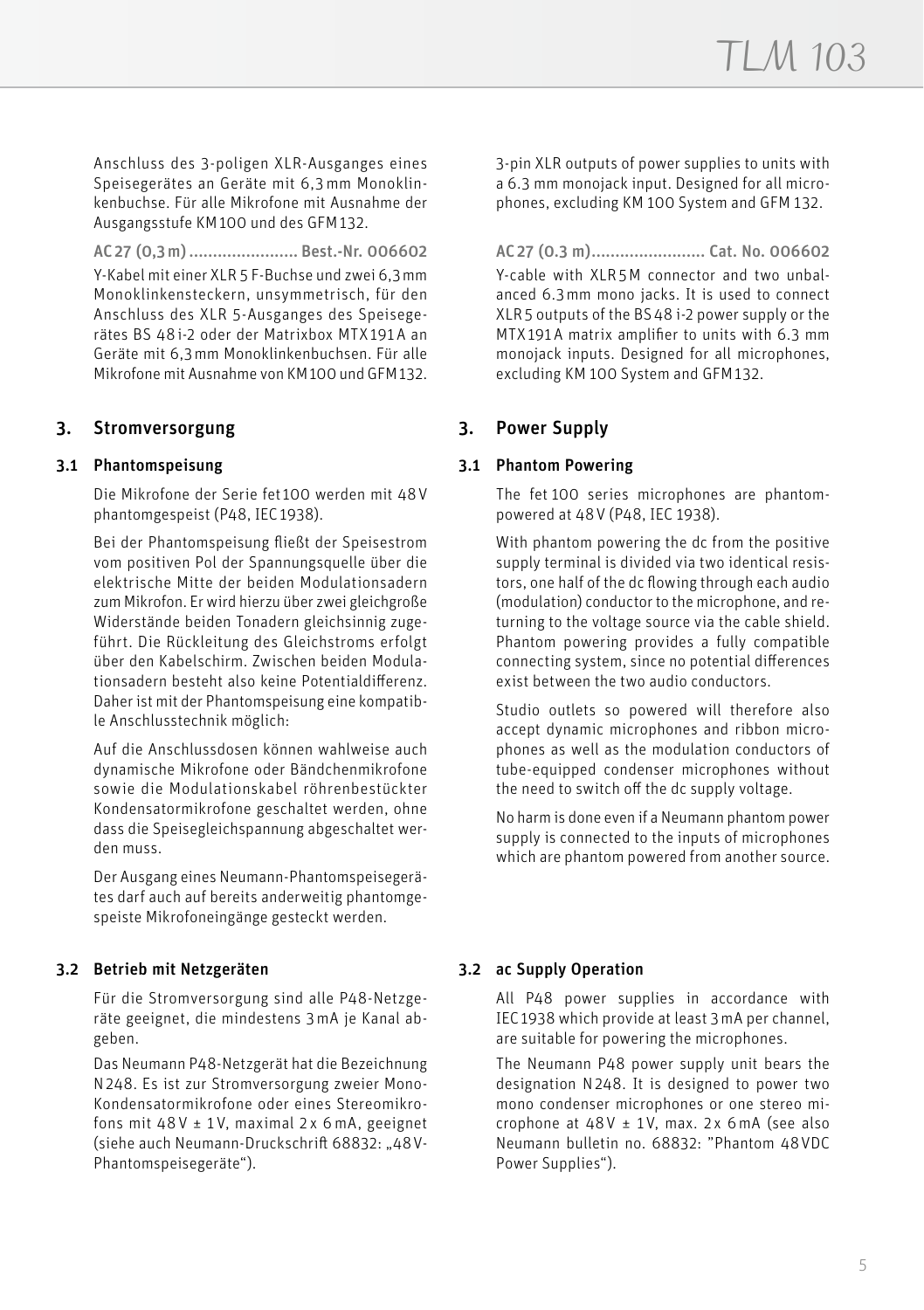Die Zuordnung der Mikrofonanschlüsse und die Polarität der Modulationsadern ist am Ausgang des Speisegerätes die gleiche wie am Mikrofon.

Das Netzgerät N 248 versorgt ein oder zwei Mikrofone mit 48V-Phantomspeisung P48. Alle Anschlüsse mit XLR 3-Flanschdosen. Die Modulationsausgänge sind gleichspannungsfrei.

N248 ..................sw ...........Best.-Nr. 008537

#### 3.3 Batteriespeisung

Steht keine Netzspannung zur Verfügung, kann die Speisung mit einem der Geräte

BS 48 i................................ Best.-Nr. 006494 (für ein Mikrofon)

BS 48 i-2............................. Best.-Nr. 006496 (für zwei Mikrofone)

erfolgen. Beide Geräte liefern 48 V ± 1 V, maximal je 5 mA, und werden jeweils von einer 9Volt-Blockbatterie Typ IEC6F 22 gespeist.

Das Gerät BS48i-2 ist mit 5-poligen, das BS48i mit 3-poligen XLR-Steckverbindern ausgerüstet.

(Siehe auch Neumann-Druckschrift 68832... "48V-Phantomspeisegeräte").

Die Zuordnung der Mikrofonanschlüsse und die Polarität der Modulationsadern ist am Ausgang der Speisegeräte die gleiche wie am Mikrofon.

#### 3.4 Betrieb an unsymmetrischen oder mittengeerdeten Eingängen

Die 48 V-Phantom-Speisegeräte BS48i, BS48i-2 und N248 haben gleichspannungsfreie Ausgänge, so dass für den Anschluss an unsymmetrische Eingänge kein Übertrager erforderlich ist.

Beim TLM103 ist Pin2 normgemäß die "heiße Phase". Für unsymmetrische Eingänge muss PIN3 am Ausgang des Speisegerätes an Masse gelegt werden (siehe Abbildung 1).

Bei vielen anderen als den o.g. Phantomspeisegeräten liegen nicht nur die Modulationsleitungen zum Mikrofon auf dem Potential der Speisespannung von +48V, sondern auch die vom Speisegerät abgehenden Modulationsleitungen. Für die in der Studiotechnik allgemein üblichen symmetrischen und erdfreien Verstärker und Mischpulteingänge ist dies ohne Bedeutung. Dagegen wird die Speisespannung beim Anschluss an einseitig oder mittengeerdete Verstärkereingänge kurzgeschlossen, The assignment of the microphone terminals and the modulation polarity at the power supply output are identical to those at the microphone.

The N 248 supplies one stereo microphone, or two mono condenser microphones with 48 V phantom power (P48). All connectors are of XLR 3 type. The audio signal outputs are DC-free.

N248...................blk............Cat. No. 008537

#### 3.3 Battery Powering

If a mains power source is not available, power can be supplied by one of the battery units

BS 48 i................................. Cat. No. 006494 (for one microphone)

BS 48 i-2.............................. Cat. No. 006496 (for two microphones)

Both units deliver  $48$  V $\pm$ 1 V, at 5 mA maximum, and are powered by a 9-volt monobloc battery Type IEC6F 22.

The BS48i-2 is equipped with 5-pin XLR connectors, the BS48i with 3-pin XLR connectors.

(See Neumann bulletin 68832... "Phantom 48VDC Power Supplies".)

The assignment of the microphone terminals and the modulation polarity at the power supply output are identical to those at the microphone.

#### 3.4 Operation with Unbalanced or Center Tap Grounded lnputs

The BS48i, BS48i-2 and N248 phantom 48Vdc power supplies are dc-free so that no transformer is required for connection to unbalanced inputs.

In the case of the TLM103 condenser microphone pin2 is the "hot phase", in accordance with the standard, and pin3 of the output of the power supply must be connected to earth (see Fig. 1).

In the case of many other phantom powering units (except those mentioned above), not only the modulation leads to the microphone, but also the outgoing modulation leads from the powering unit, are at the potential of the feed voltage (+48V). This is of no significance for the balanced, floating amplifier and mixing console inputs in general studio use. On the other hand, the feed voltage will be short-circuited when connected to single-ended or center tap grounded amplifier inputs, and no op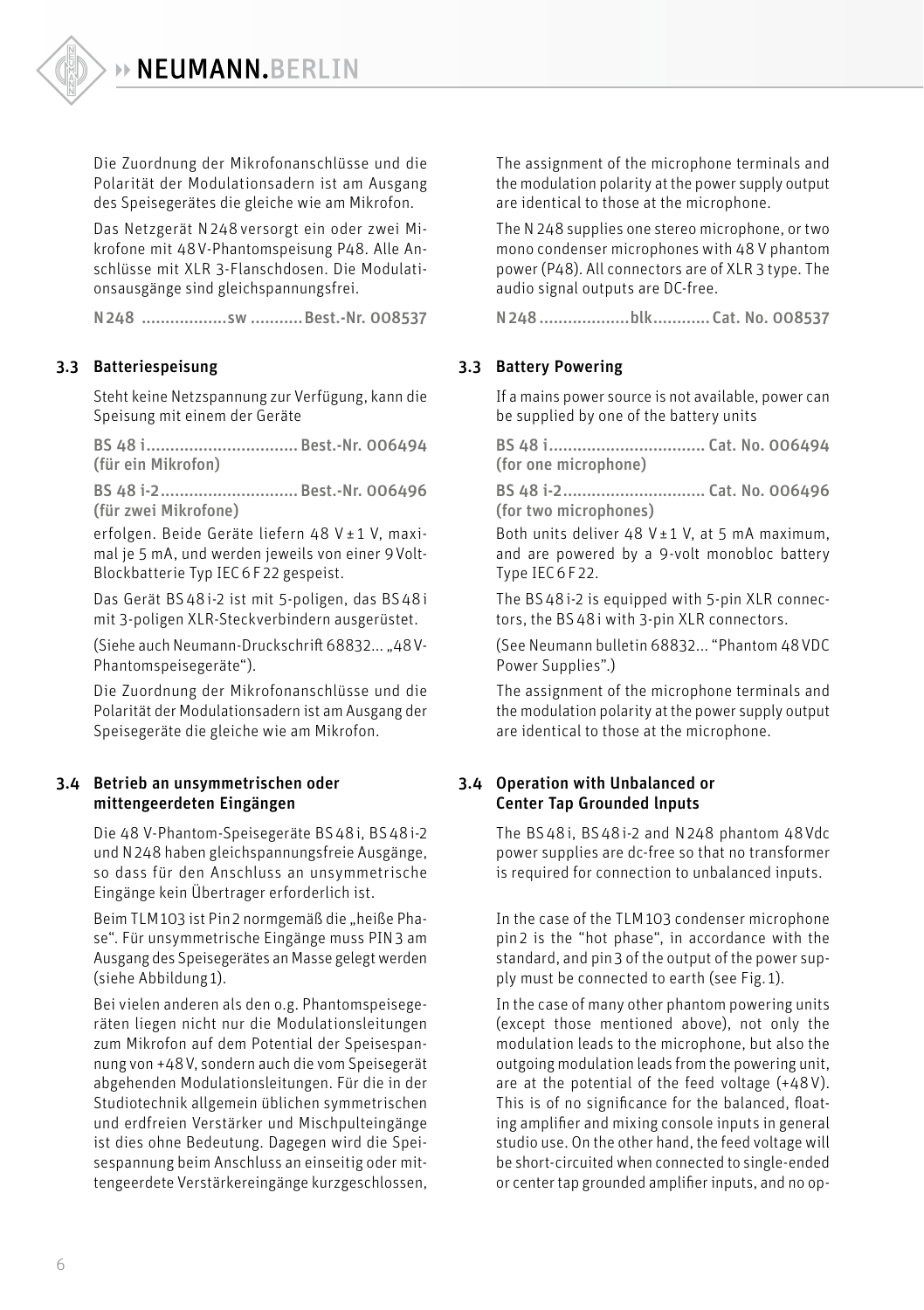und es ist kein Betrieb möglich. Dann bestehen folgende Lösungsmöglichkeiten:

a) In mittengeerdeten Geräten mit Eingangsübertrager (z.B. einige NAGRA-Geräte) kann die betreffende Erdverbindung fast immer ohne Nachteile für die Funktion des Gerätes aufgetrennt werden.

b) In jede abgehende Modulationsleitung kann zur Abblockung der 48V-Gleichspannung eine RC-Kombination eingefügt werden (siehe Abbildung 2 und Neumann-Information Nr. 84221).

eration will be possible. This can be circumvented as follows:

a) In center tap grounded equipment with input transformer (e.g. some NAGRA units), the earth lead can almost always be disconnected without affecting the function of the equipment.

b) In every outgoing modulation lead, an RC net-work can be incorporated to block the 48Vdc voltage (See Figure 2 and Neumann-Information no. 84222).

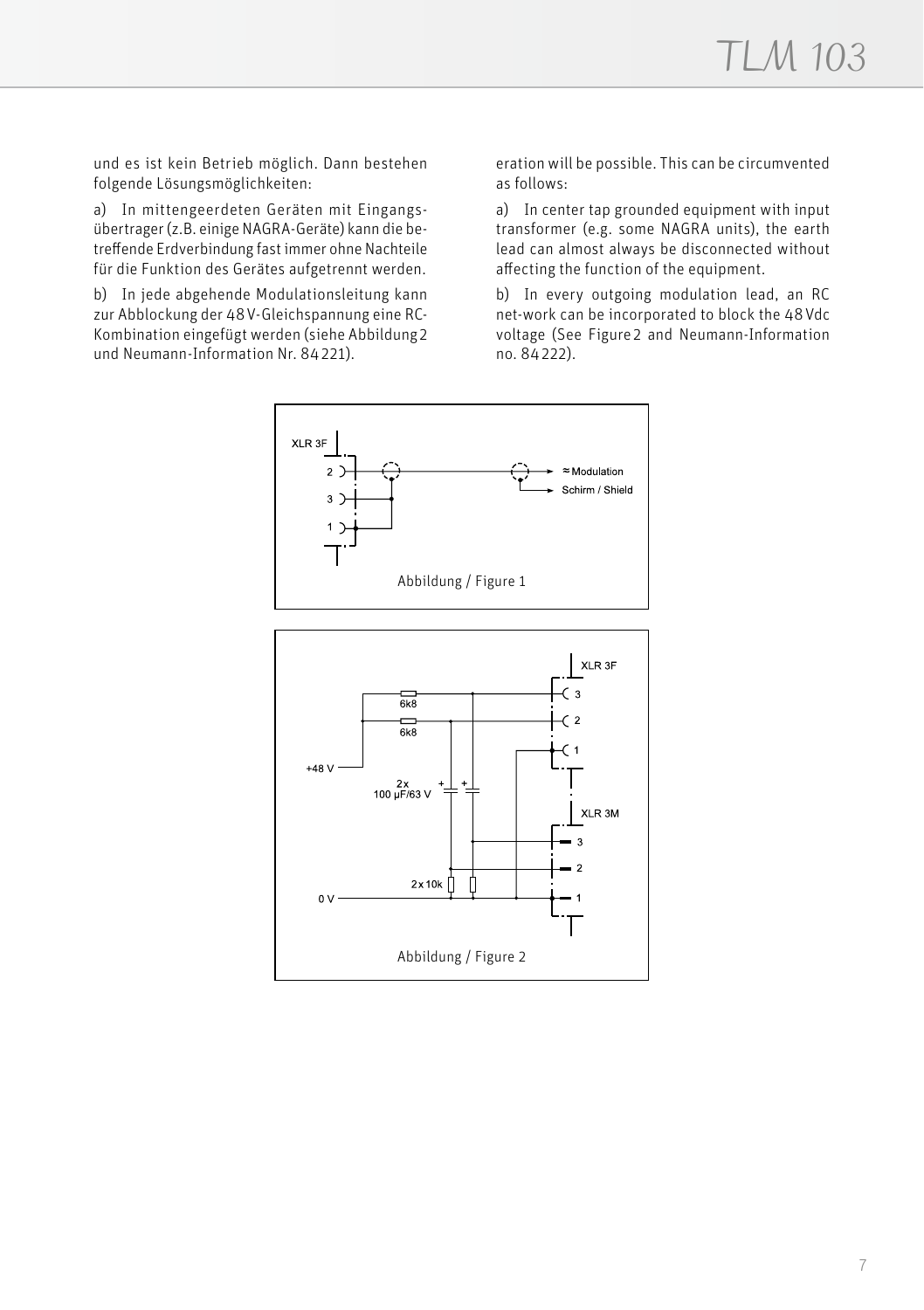

# 4. Technische Daten

| Akustische ArbeitsweiseDruckgradienten-<br>empfänger |
|------------------------------------------------------|
|                                                      |
| Übertragungsbereich  20 Hz20 kHz                     |
| Feldübertragungs-                                    |
|                                                      |
| Nennabschlussimpedanz 1000 Ohm                       |
| Geräuschpegelabstand <sup>2)</sup> ,                 |
| Geräuschpegelabstand <sup>2)</sup> ,                 |
| Ersatzgeräuschpegel,                                 |
| Ersatzgeräuschpegel,                                 |
| Grenzschalldruckpegel für                            |
| Max. Ausgangsspannung 13 dBu                         |
|                                                      |
|                                                      |
|                                                      |
|                                                      |
|                                                      |

#### 94 dB SPL  $\widehat{=}$  1 Pa = 10 µbar  $0 dB \triangleq 20 \mu Pa$

1) bei 1 kHz an 1 kOhm Nennlastimpedanz.

- 2) bezogen auf 94 dB SPL
- 3) nach IEC 60268-1; CCIR-Bewertung nach CCIR 468-3, Quasi-Spitzenwert; A-Bewertung nach IEC 61672-1, Effektivwert
- 4) Klirrfaktor des Mikrofonverstärkers bei einer Eingangsspannung, die der von der Kapsel beim entsprechenden Schalldruck abgegebenen Spannung entspricht.
- 5) Phantomspeisung (P48, IEC 61938).

# 4. Technical Specifications

| Acoustical op. principle Pressure gradient<br>transducer    |  |
|-------------------------------------------------------------|--|
|                                                             |  |
| Frequency range 20 Hz20 kHz                                 |  |
| Sensitivity <sup>1)</sup> 23 mV/Pa = -32.5 dBV ± 1 dB       |  |
|                                                             |  |
| Rated load impedance 1000 ohms                              |  |
| Signal-to-noise ratio <sup>2)</sup> ,                       |  |
| Signal-to-noise ratio <sup>2)</sup> ,                       |  |
| Equivalent noise level,                                     |  |
| Equivalent noise level,                                     |  |
| Maximum SPL<br>for less than 0.5 % THD <sup>4)</sup> 138 dB |  |
|                                                             |  |
|                                                             |  |
|                                                             |  |
|                                                             |  |
|                                                             |  |
|                                                             |  |

#### 94 dB SPL  $\hat{=}$  1 Pa = 10 µbar  $0 dB \cong 20 \mu Pa$

- 1) at 1 kHz into 1 kohms rated load impedance.
- 2) re 94 dB SPL
- 3) according to IEC 60268-1; CCIR-weighting acccording to CCIR 468-3, quasi peak; A-weighting according to IEC 61672-1, RMS
- 4) THD of microphone amplifier at an input voltage equivalent to the capsule output at the specified SPL.
- 5) Phantom powering (P48, IEC 61938).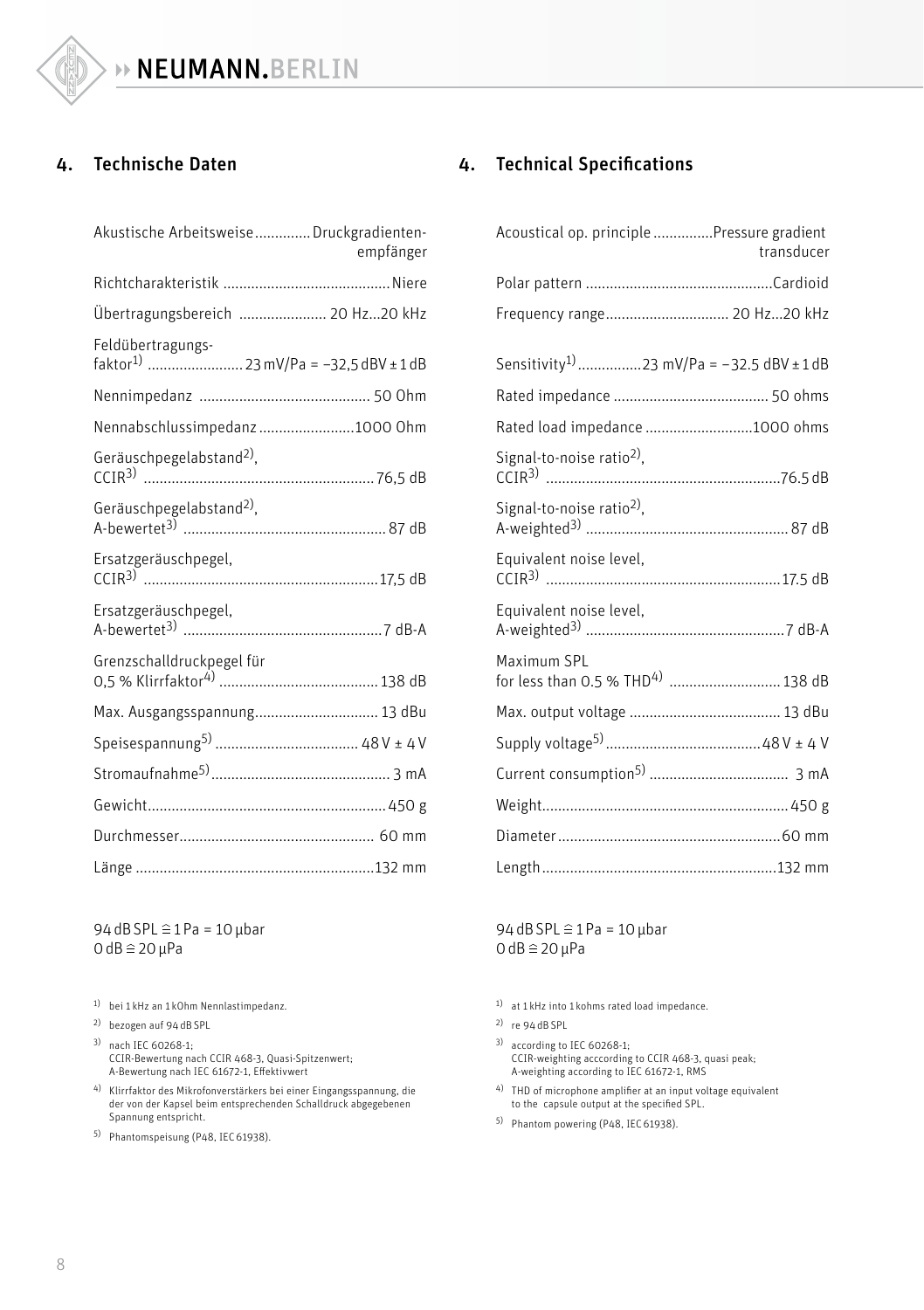# 5. Einige Hinweise zur Pflege von Mikrofonen

Staubschutz verwenden: Mikrofone, die nicht im Einsatz sind, sollte man nicht auf dem Stativ einstauben lassen. Mit einem Staubschutzbeutel (nicht fusselnd) wird dies verhindert. Wird ein Mikrofon längere Zeit nicht verwendet, sollte es staubgeschützt bei normalem Umgebungsklima aufbewahrt werden.

Popschutz verwenden: Ein Popschutz hat nicht nur die Aufgabe, bei Gesangsaufnahmen die Entstehung von Poplauten zu verhindern. Er vermeidet auch effizient, dass sich von der Feuchtigkeit des Atems bis hin zu Essensresten unerwünschte Partikel auf der Membran ablagern.

Keine überalterten Windschutze verwenden: Auch Schaumstoff altert. Das Material kann brüchig und krümelig werden. Anstatt das Mikrofon zu schützen, kann er dann zur Verunreinigung der Mikrofonkapsel führen. Überalterte Windschutze also bitte entsorgen.

Funktionstest: Moderne Kondensatormikrofone nehmen durch lautes Ansprechen keinen Schaden. Zur Kontrolle, ob ein solches Mikrofon angeschlossen ist, sollte man es aber keinesfalls anpusten oder anpoppen, da dies einem akustischen Signal von mehr als 140dB (!) entsprechen kann. Normale Sprache genügt zum Funktionstest völlig.

Selbsthilfe kann teuer sein! Leider kommt es doch vor, dass durch eine Selbstreparatur mehr beschädigt als behoben wird. Insbesondere das Reinigen verschmutzter Kapseln erfordert viel Erfahrung und die Hand eines Fachmanns. Der Lackschutz auf Platinen zeigt u.a. an, dass dort nicht gelötet werden darf. Einige Bauteile sind speziell selektiert und können nicht durch Material von der Stange ersetzt werden. Um unnötige Kosten zu vermeiden, empfiehlt sich die Einsendung an unsere Vertretungen oder an uns.

Inspektion durchführen lassen: Regelmäßiges Durchchecken des Mikrofonbestands, wie es einige Schauspielhäuser und Rundfunkanstalten praktizieren, kann bei der Früherkennung von Schäden helfen. Leichte Verschmutzungen lassen sich eher beseitigen, als eine untrennbar in die Membran eingebrannte Nikotinschicht. Insbeson-dere bei Mikrofonen im Verleih und in verunreinigenden Umgebungen empfiehlt sich die regelmäßige Kontrolle, deren Kosten im Vergleich zu einer aufwendigen Reparatur sehr gering sind.

### 5. Hints on Microphone Maintenance

Use a dust cover: Microphones not in use should not be left on the stand gathering dust. This can be prevented by the use of a non-fluffy dust cover. When not in use for a longer period, the microphone should be sealed against dust and stored under standard climatic conditions.

Use a pop screen: A pop screen not only prevents the occurrence of plosive pop noises in vocal recordings, but also efficiently prevents unwanted particles, from respiratory moisture to food remnants, from settling on the diaphragm.

Avoid the use of old wind shields: As the foam material of a wind shield ages it can become brittle and crumbly. Instead of protecting the microphone, an old wind shield can thus lead to soiling of the microphone capsule. Therefore please dispose of worn-out wind shields.

Function testing: Although modern condenser microphones are not harmed by high sound pressure levels, one should under no circumstances use a pop-test to check whether the microphone is connected and the channel on the mixing console is pulled up, since this can result in sound pressure levels of over 140dB! Normal speech is quite sufficient for function testing.

Do-it-yourself repairs can be expensive! Unfortunately, do-it-yourself repairs sometimes do more harm than good. Cleaning soiled capsules in particular requires considerable experience and an expert touch. The protective lacquer on circuit boards indicates, among other things, places which must not be soldered. Certain components are specially selected and cannot be replaced by standard parts. To avoid unnecessary expense, we recommend sending defective microphones to us or our representatives for servicing.

Regular inspections: Sending in microphones regularly for inspection, as practiced by some theaters and broadcasting corporations, can aid in the early detection of damage. Slight soiling can be removed much more easily than a nicotine layer inextricably bonded to the diaphragm. Regular inspections are particularly to be recommended for microphones which are rented or are used in dusty or smoky environments, since the costs are low in comparison with the cost of a major overhaul.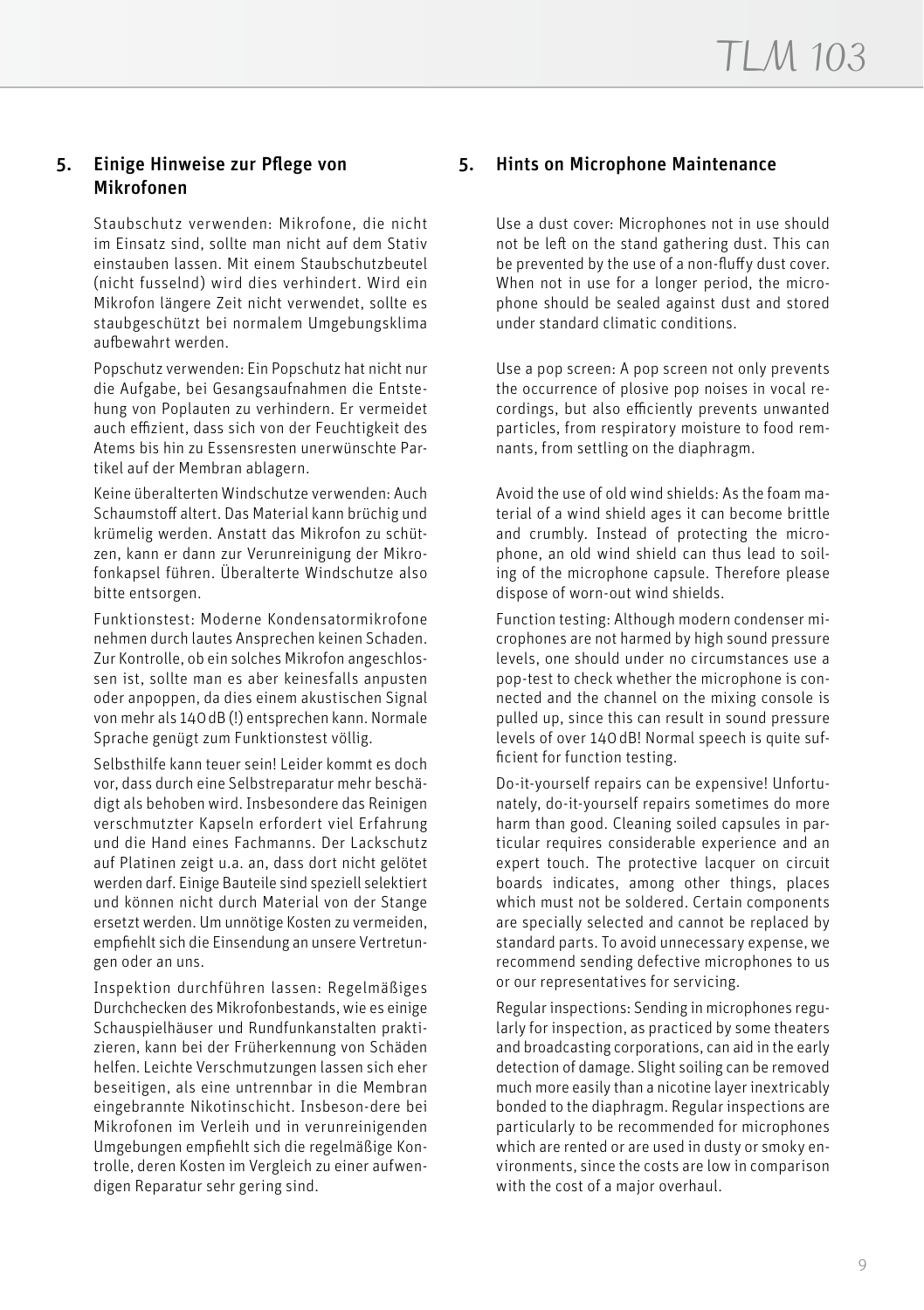



gemessen im freien Schallfeld nach IEC 60268-4 measured in free-field conditions (IEC 60268-4)

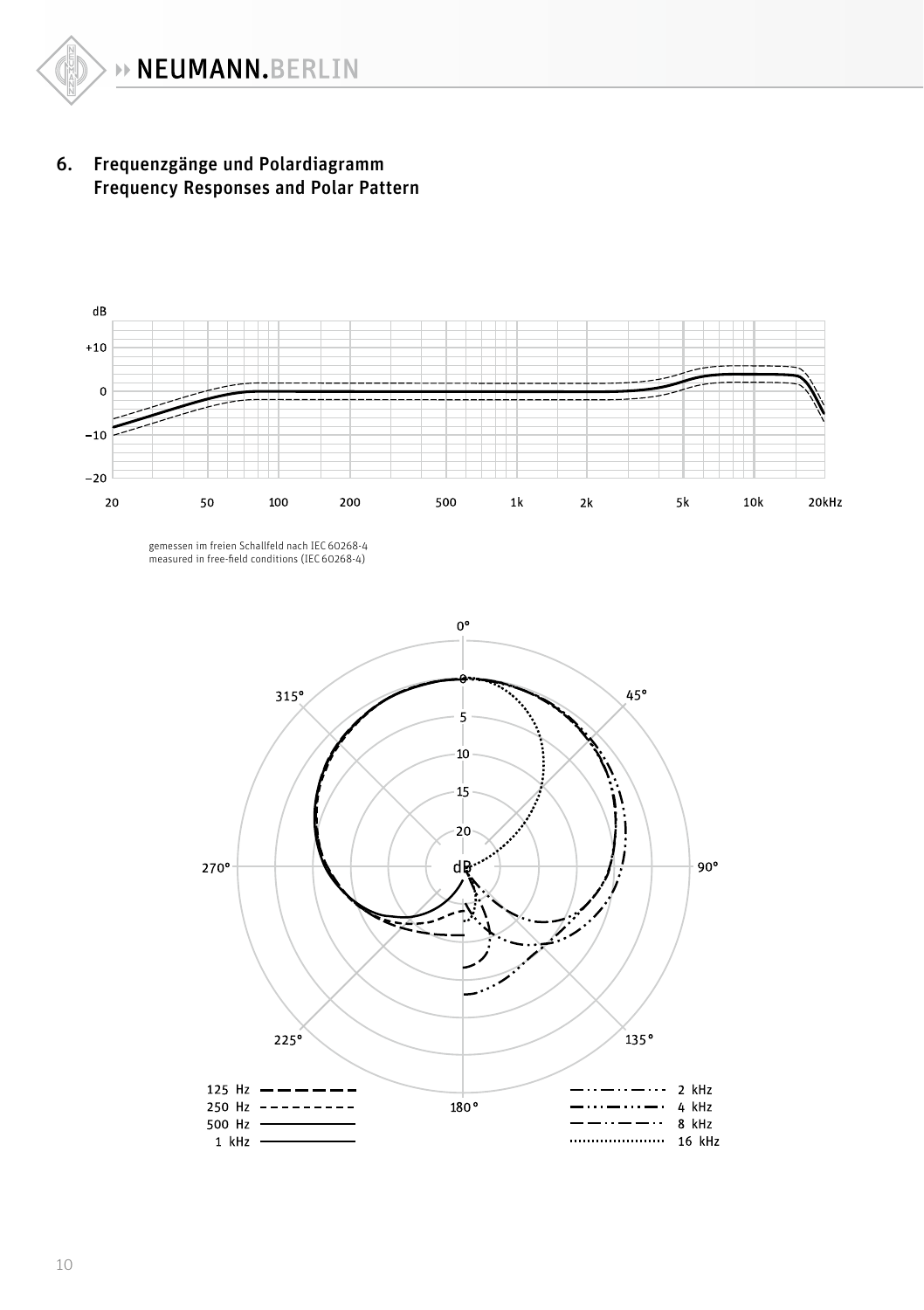# 7. Zubehör

# Elastische Aufhängung

Um mechanische Erschütterung fernzuhalten, empfiehlt sich die Verwendung einer elastischen Mikrofonaufhängung.

EA 1 .....................ni ........... Best.-Nr. 008449 EA 1 mt ................sw .......... Best.-Nr. 008450 Der schwenkbare Gewindeanschluss hat 5/8"-27- Gang, mit Adapter für 1/2"- und 3/8"-Stative.

### Stativgelenke und mechanische Adapter

DS120 .................sw ...........Best.-Nr. 007343 Das DS 120 hat eine 150mm lange Schiene, mit zwei verschiebbaren 1/2"-Gewindeschrauben zur Befestigung zweier Mikrofone in ihren Halterungen. Abstand und Winkel für die Anordnung der Mikrofone sind wählbar. Der Gewindeanschluss hat 5/8"- 27-Gang, mit Adapter für 1/2"- und 3/8"-Stative.

SG 2.....................sw .......... Best.-Nr. 008636 Die Halterung des SG2 ist aus Metall, der Gewindeanschluss hat 5/8"-27-Gang, mit Adapter für 1/2"- und 3/8"-Stative.

# Mikrofonneigevorrichtung

MNV87 ................ni ...........Best.-Nr. 006804 MNV87mt............sw ..........Best.-Nr. 006806 Die Neigevorrichtung besteht aus einer Kabelhalterung und einem drehbaren 1/2"-Gewindezapfen zum Anschluss an z.B. Stativgelenke. Das Kabel wird in die Halterung geklemmt und dort fixiert. Die Neigung des an seinem Kabel hängenden Mikrofons ist damit frei einstellbar.

# Tisch- und Fußbodenständer

MF3.....................sw ........... Best.-Nr. 007321 Der Mikrofonfuß MF 3 ist ein Tischständer mit Eisenfuß, 1,6kg schwer, Durchmesser 110mm. Der Ständer ist schwarzmatt lackiert und steht gleitfest auf einer Moosgummischeibe. Ein umwendbarer Gewindezapfen und ein mitgeliefertes Reduzierstück ermöglichen die Verwendung für 1/2"- und 3/8"-Gewindeanschlüsse.

# 7. Accessories

### Elastic Suspension

The use of an elastic suspension is recommended to prevent the microphone from being exposed to strong mechanical vibrations caused by structure borne shock waves.

EA 1 .....................ni ............ Cat. No. 008449 EA 1 mt ................blk........... Cat. No. 008450 It has a swivel mount with a 5/8"-27 female thread, plus a thread adapter to connect to 1/2"- and 3/8" stands.

# Stand Mounts and Mechanical Adapter

DS120 .................blk............Cat. No. 007343 The DS 120 has a 150 mm long support bar with two movable 1/2" threaded studs. Two microphones in their mounts can be attached. Any space or angle between the microphones is freely adjustable. The DS 120 has a 5/8"-27 female thread, plus a thread adapter to connect to 1/2"- and 3/8" stands.

SG 2.....................blk............Cat. No. 008636 The microphone mount of the SG2 is made of metal. The SG 2 has a 5/8"-27 female thread, plus a thread adapter to connect to 1/2"- and 3/8" stands.

# Auditorium Hanger

MNV87 ................ni ............ Cat. No. 006804 MNV87mt............blk........... Cat. No. 006806 The auditorium hanger consists of a cable suspension and a rotating 1/2" threaded stud, to connect to e. g. swivel mounts. The stud is screwed into the threaded coupling of the swivel mount. Then the microphone can be tilted while it is suspended from its own cable.

### Table and Floor Stands

MF3.....................blk............ Cat. No. 007321 The MF 3 is a table stand with iron base, 1.6 kg in weight, 110 mm in diameter. It has a black matte finish. The bottom is fitted with a non-slip rubber disk. The stand comes with a reversible stud and an adapter for 1/2" and 3/8" threads.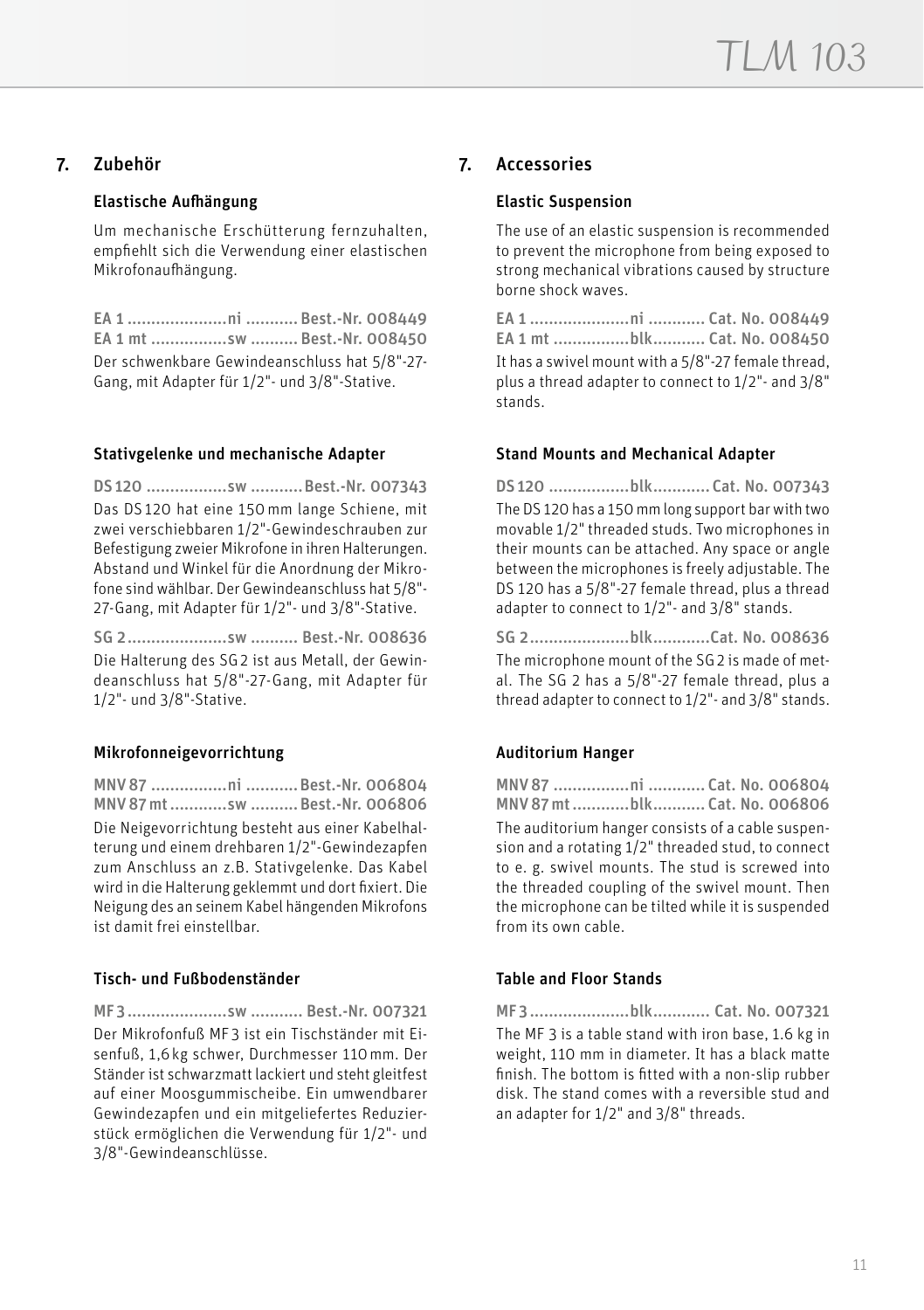MF4.....................sw ........... Best.-Nr. 007337 Der Mikrofonfuß MF 4 ist ein Fußbodenständer aus Grauguss, ca. 2,6 kg schwer, Ø 160mm. Der Ständer ist schwarzmatt lackiert und steht gleitfest auf einem Gummiring. Ein umwendbarer Gewindezapfen und ein mitgeliefertes Reduzierstück ermöglichen die Verwendung für 1/2"- und 3/8"- Gewindeanschlüsse.

MF5.....................gr ........... Best.-Nr. 008489 Der Mikrofonfuß MF 5 hat eine graue Soft-Touch Pulverbeschichtung und steht gleitfest und trittschalldämmend auf einem Gummiring. Der Stativanschluss hat ein 3/8"-Gewinde. Gewicht 2,7 kg, Ø 250mm.

|                                                  |  | STV 20 sw  Best.-Nr. 006187 |  |  |  |  |
|--------------------------------------------------|--|-----------------------------|--|--|--|--|
|                                                  |  | STV 40 sw Best.-Nr. 006188  |  |  |  |  |
|                                                  |  | STV 60 sw Best.-Nr. 006189  |  |  |  |  |
| Die Stativverlängerungen STV werden zwischen     |  |                             |  |  |  |  |
| Mikrofonständer (z.B. MF4. MF5) und Stativgelenk |  |                             |  |  |  |  |
| $(z.B. SG21/17 mt)$ geschraubt.                  |  |                             |  |  |  |  |

Die STV... haben eine Länge von 40, 200, 400 oder 600mm. Ø 19mm.

#### Popschutz

Popschirme bieten einen sehr wirksamen Schutz vor den sogenannten Popgeräuschen. Sie bestehen aus einem runden, dünnen Rahmen, der beidseitig mit schwarzer Gaze bespannt ist.

Popschirme sind an einem etwa 30 cm langen Schwanenhals montiert. Eine Klammer mit einer Rändelschraube an dessen Ende dient der Befestigung am Mikrofonstativ.

PS 15 ..................sw ...........Best.-Nr. 008472 Der Rahmendurchmesser beträgt 15 cm.

PS 20a ................sw .......... Best.-Nr. 008488 Der Rahmendurchmesser beträgt 20cm.

#### Schaumstoffwindschutz

WS87 ..................sw ...........Best.-Nr. 006753 Dämpfung des Windgeräusches 26dB. Dämpfung bei 15 kHz 3dB. Ø ca. 90mm. Farbe schwarz.

Weitere Artikel sind im Katalog "Zubehör" beschrieben.

MF4.....................blk............ Cat. No. 007337 Floor stand with grey cast iron base. The floor stand has a matt black finish and rests on a nonskid rubber disk attached to the bottom. A reversible stud and a reducer for 1/2" and 3/8" threads are also supplied. Weight 2.6 kg, Ø160 mm.

MF5.....................gr ............ Cat. No. 008489 Floor stand with grey soft-touch powder coating. It has a non-skid sound-absorbing rubber disk attached to the bottom. The stand connection has a 3/8" thread. Weight 2.7 kg, Ø250mm.

| STV 20 blk Cat. No. 006187                                                                                                               |  |  |
|------------------------------------------------------------------------------------------------------------------------------------------|--|--|
| STV 40 blkCat. No. 006188                                                                                                                |  |  |
| STV 60 blkCat. No. 006189                                                                                                                |  |  |
| The STV stand extensions are screwed between<br>microphone stands (for example MF4, MF5) and<br>swivel mounts (for example SG 21/17 mt). |  |  |
|                                                                                                                                          |  |  |

Length 40, 200, 400 or 600 mm. Ø19 mm.

#### Popscreen

Pop screens provide excellent suppression of socalled pop noise. They consist of a round, thin frame covered with black gauze on both sides.

A gooseneck of about 30cm (12") in length is mounted at the popshield. It will be attached to microphone stands by means of a clamp with a knurled screw.

PS 15 ..................blk............Cat. No. 008472 The frame is 15 cm in diameter.

PS 20a ................blk........... Cat. No. 008488 The frame is 20 cm in diameter.

#### Foam Windscreen

WS87 ..................blk............ Cat. No. 006753 Wind noise attenuation 26 dB. Attenuation at 15 kHz 3 dB. Ø 90 mm. Color black.

Further articles are described in the catalog "Accessories".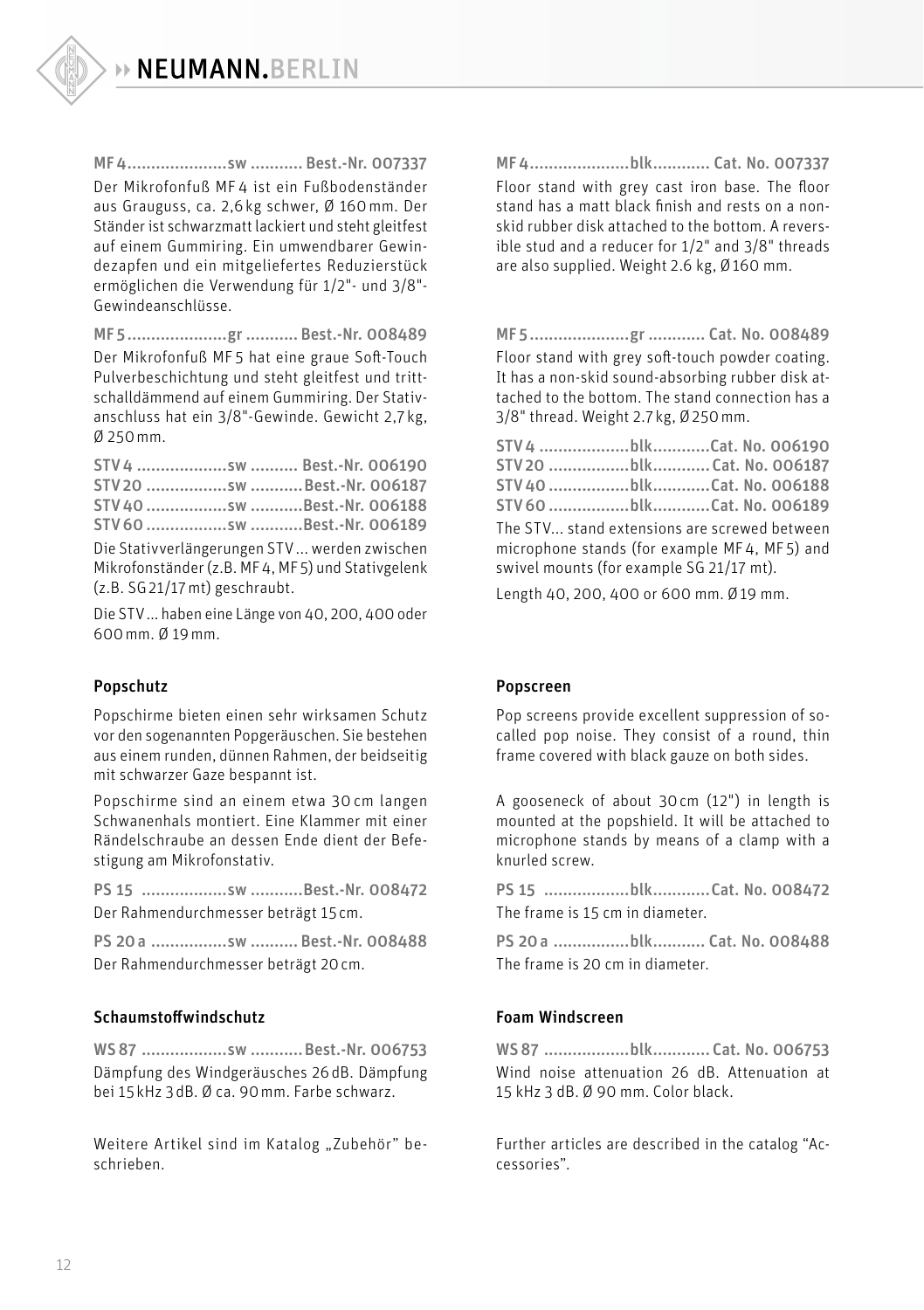# *TLM 103*



AC 25 | | | AC 27 | | N 248 DS 120 SG 2 AC 27

IC  $4$  (mt)







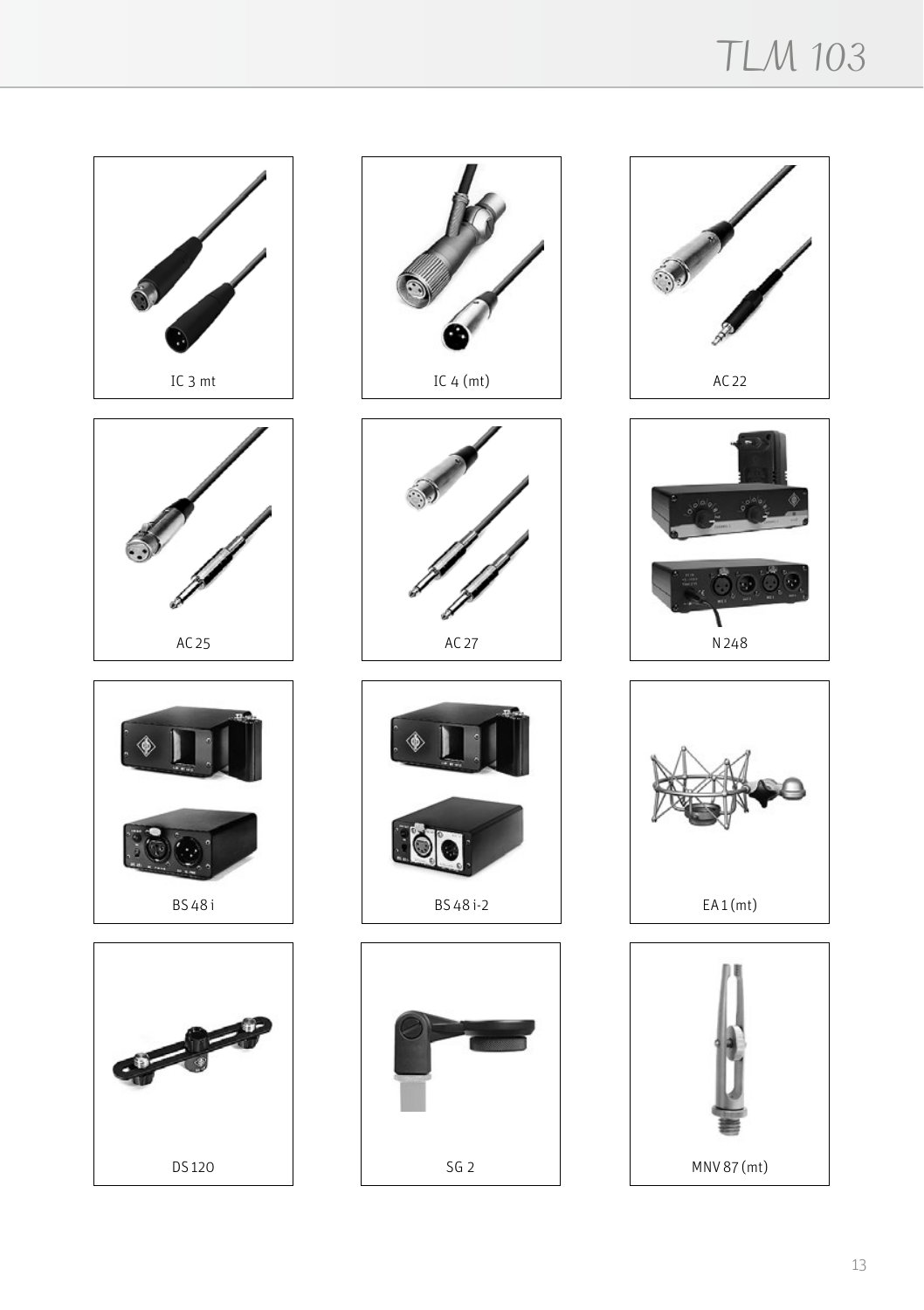# >> NEUMANN.BERLIN



**CHI** 











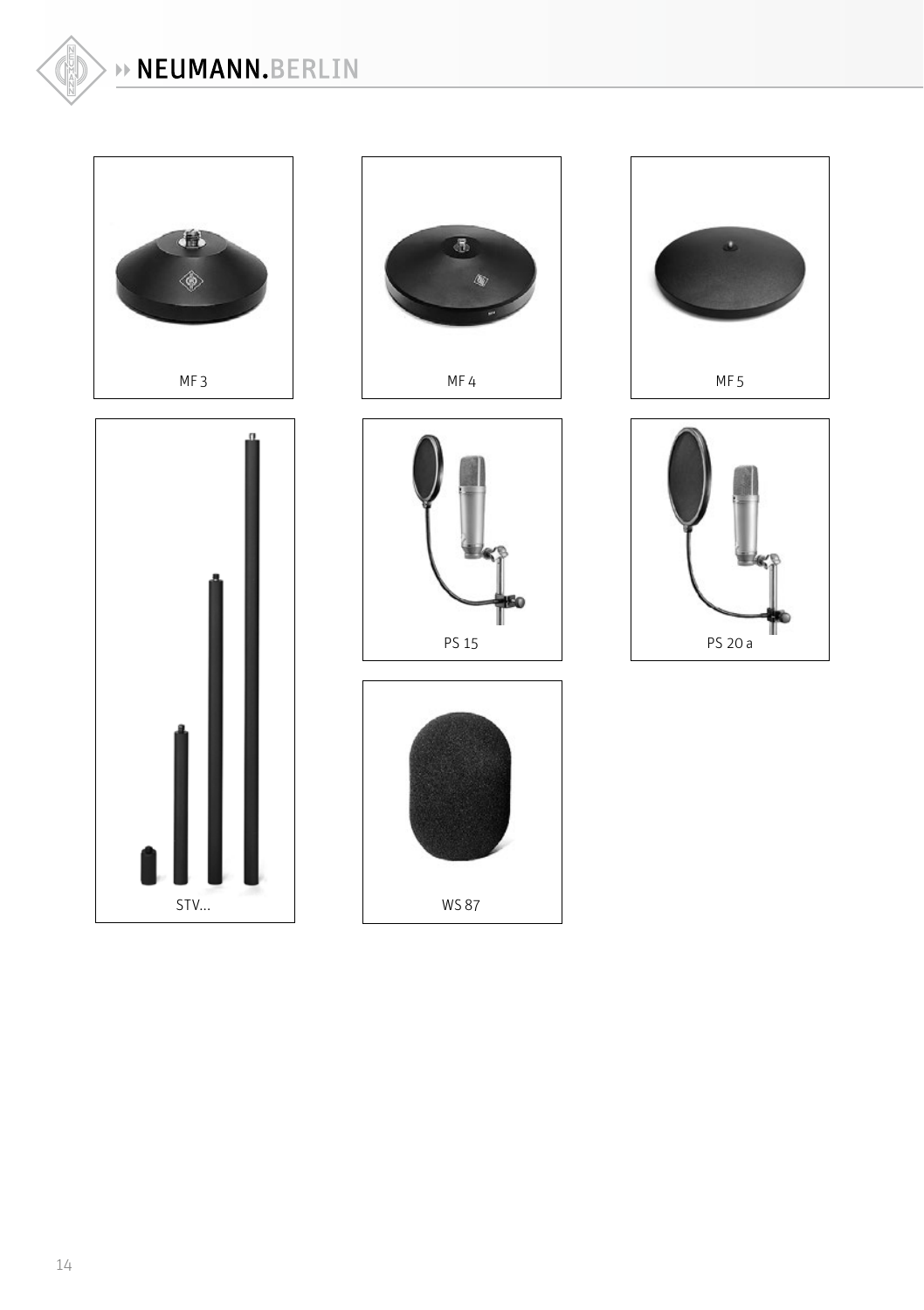# *TLM 103*